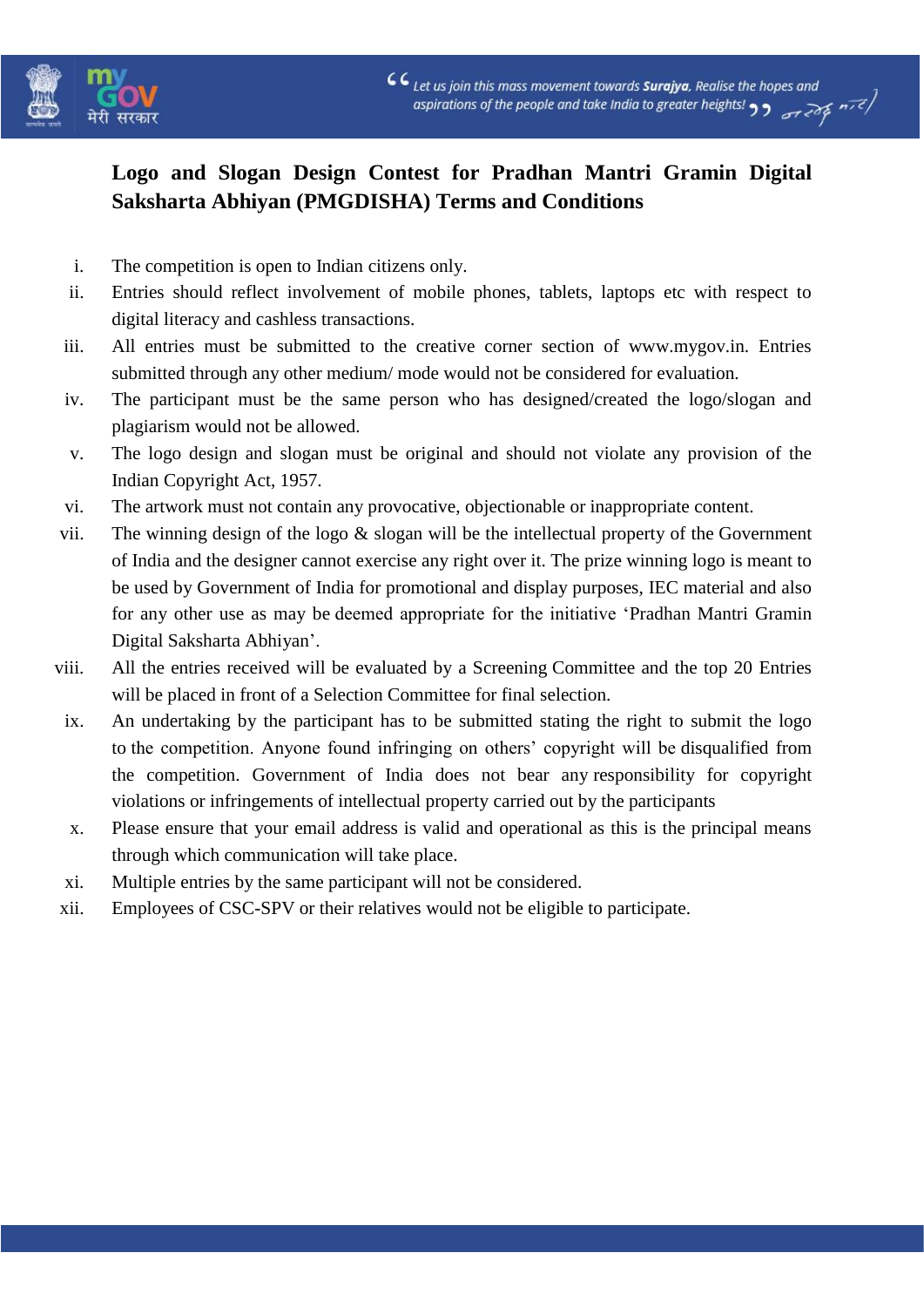

# **Logo and Slogan Design Contest for Pradhan Mantri Gramin Digital Saksharta Abhiyan (PMGDISHA) Technical Parameters**

### **For Logo**

- i. The participant should attach the logo as a file in JPG or PNG format
- ii. Please do not imprint or watermark the logo
- iii. Please note that the logo design must be original and should not violate any provision of the Indian Copyright Act, 1957.
- iv. Logo should preferably be designed in colour.
- v. The size of the logo may vary from  $4 \text{ cm} s \text{ X } 4 \text{ cm} s$  to  $60 \text{ X } 60 \text{ cm} s$ .
- vi. Each entry must be accompanied by these details: name, gender, education qualification, occupation, contact numbers, email and complete postal address with pin/zip code. A scan copy of a valid proof of identity (Passport/Driving license/Voter ID Proof/ Ration Card)
- vii. Entry must be submitted to MyGov portal. The link for the same has been made available at **[www.mygov.in](http://www.mygov.in/)**
- viii. The winner of the competition shall be required to submit the design in an editable and open file format and on a digital format such as Adobe Photoshop or Corel Draw.

#### **For Slogan**

- i. The participant should attach slogan as a PDF file only.
- ii. The slogan has to be typed in either Hindi or English and then uploaded.
- iii. Images of slogans written in ink will not be considered.
- iv. The slogans should be catchy and should not be more than 20 words.